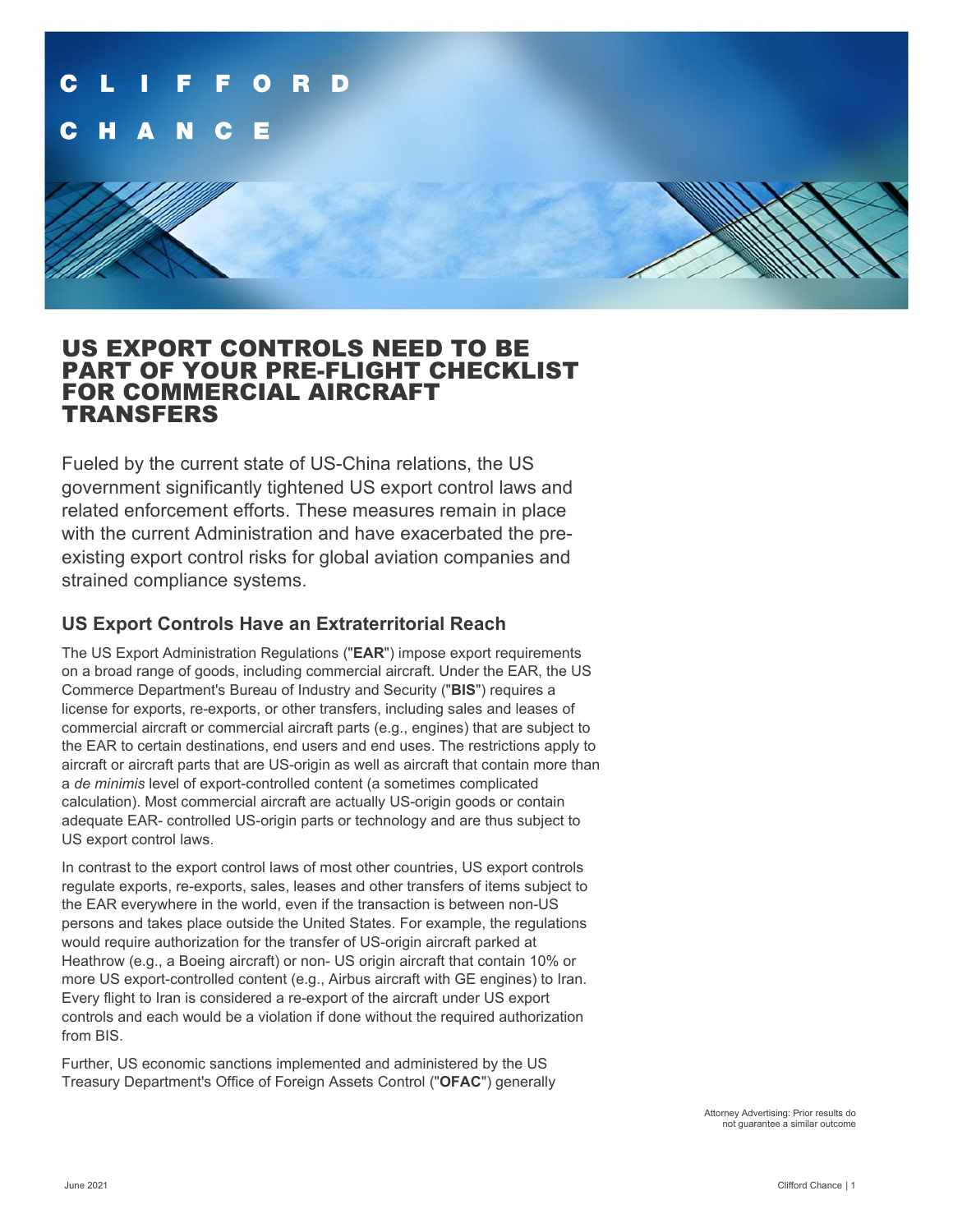#### r L **Contract** F F O R D

### C H A N C E

prohibit the involvement of US persons or the US financial system, including USD payments, in transactions involving sanctions targets (such as Specially Designated Nationals ("**SDNs**")) and sanctioned countries. Such prohibitions can apply even if those transactions involve non-US parties and begin/end outside the United Sates, unless OFAC has licensed or otherwise authorized such transactions. For example, US sanctions should be considered among other scenarios for all transfers that take place outside of the United States but involve USD payments.

Both OFAC and BIS enforce these requirements based not only on the actual knowledge of participating aircraft owners, operators or lessors, but also on what they "should have known." For example, OFAC's 2019 [Iran-Related Civil Aviation](https://www.cliffordchance.com/briefings/2019/07/turbulent_times_ofacwarnsaviationindustryo.html)  [Industry Advisory](https://www.cliffordchance.com/briefings/2019/07/turbulent_times_ofacwarnsaviationindustryo.html) put the aviation industry on "notice" of certain deceptive practices. Accordingly, OFAC is unlikely to be sympathetic to claims an aircraft lessor was duped by one of these deceptive practices and inadvertently engaged in a prohibited transaction without the necessary authorization from OFAC.

US export controls could apply to sales, leases or other regular dealings involving aircraft that occur entirely outside the United States.

The following scenarios highlight examples of when US export controls need to be considered because of certain elements in the fact pattern:

- An Irish-based lessor repossesses a Boeing aircraft from a defaulting EU airline and re-markets to a Chinese airline – relevant elements: (i) the USorigin content of the aircraft, (ii) the new lease supplier and (iii) the PRC end user;
- A Chinese-based lessor leases an Airbus aircraft with GE engines (e.g., A330) to (a) a Southeast Asian airline and (b) a Middle East airline with an Iranian shareholder – relevant elements: (i) the US-origin content of the engines (and likely the airframe); (ii) the new lease supplier, (iii) the PRC supplier, (iv) the new end users of the aircraft and (v) additionally and specifically, in scenario (b), the Iranian shareholder;
- An Irish-based lessor purchases a Boeing aircraft from another Irishbased lessor with financing from an EU lender syndicate – relevant elements: (i) the US-origin content of the aircraft, (ii) the purchase supplier and (iii) the lessee/end user of the aircraft.

#### **Regulatory Changes Tighten the Restrictions to Include China**

The impact of US export controls on commercial aircraft is especially relevant given recent changes aimed at China and as the US implements new policies and regulations to treat Hong Kong the same as Mainland China; (Hong Kong previously under US regulations was afforded "Special Status"). These additional limitations and restrictions on exports to China and Hong Kong give rise to new export-control related risks for sales, leases and other transfers of commercial aircraft and aircraft parts to that region.

Further, recent amendments to the Military End Use and User ("**MEU**") under the EAR significantly impact export restrictions of commercial aircraft to purchasers in China or to Chinese persons/entities.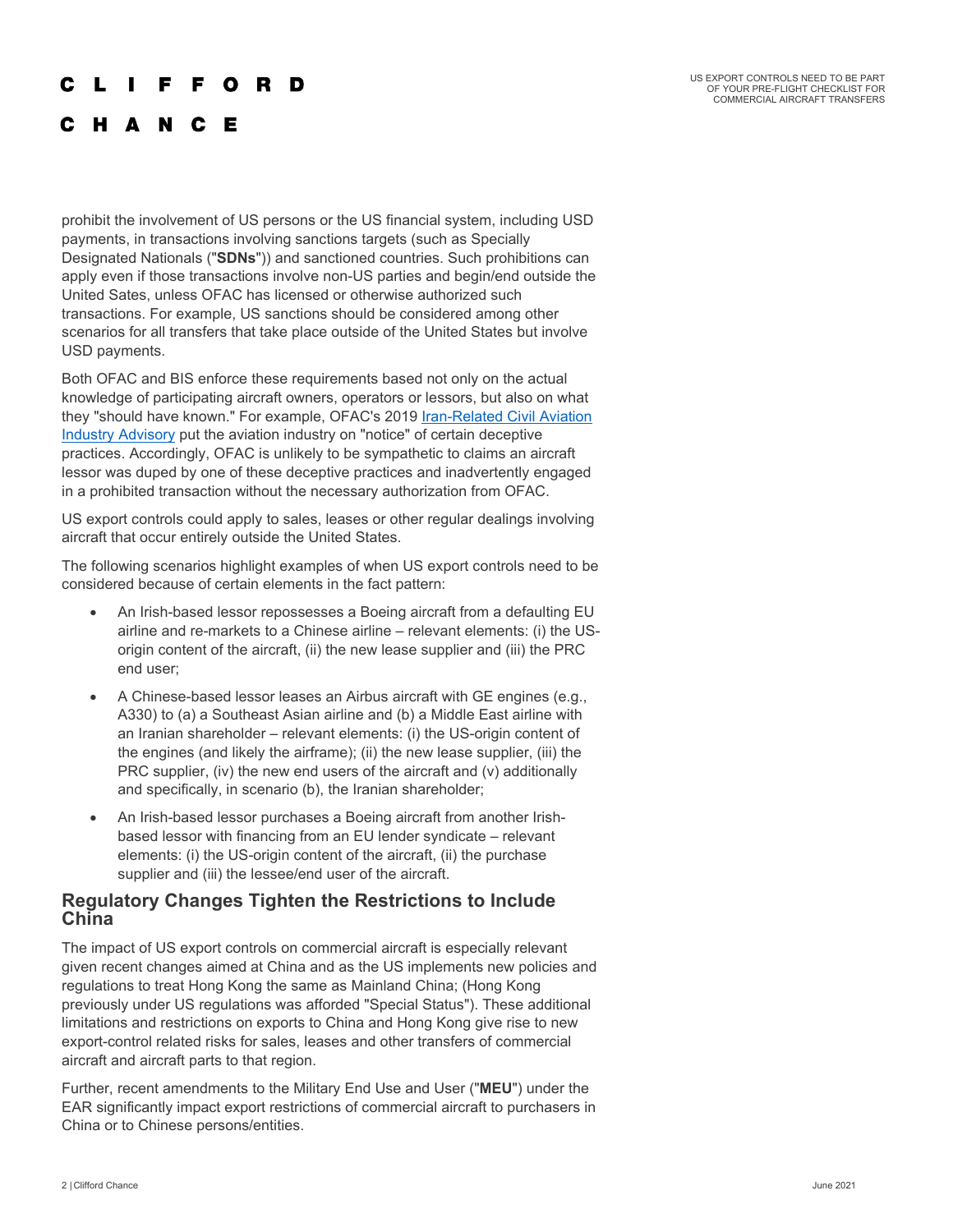#### C L F F O **D** D

### C H A N C E

Under the MEU rule for China, which also applies to Burma, Russia and Venezuela, an exporter, re-exporter or transferor requires an EAR license if it knows or has reason to know that a covered item exported is intended for a "military end use" or to a "military end user". This license requirement applies to, among other things, certain commercial aircraft and aircraft parts (detailed in Supplement No. 2 to Part 744 of the EAR).

Previously, commercial aircraft were generally eligible for export to entities in China without a license for civil purposes even if the end users were military end users (i.e., US-origin commercial aircraft engines generally could be exported to China without a license for use on a military aircraft). Under the expanded requirements, even exports to a civil entity for a civil use could require an export license if that civil entity also develops, produces, maintains or uses military items, or otherwise "support(s) or contribute(s) to" a "military end use" as defined in Section 744.21 of the EAR. Importantly, BIS has stated that even if the item is intended for civilian use, as long as the intended end-user is a Chinese military end-user, BIS generally will deny such license applications.

In application, the MEU rule generally means a license is required for an export, re-export or transfer of any covered items to China:

- if the covered items are intended for military use (e.g., a civil aircraft engine that is intended for use on a military plane);
- if an entity is determined to be a "military end user" (i.e., the entity develops, produces, maintains or uses military items), then a license is required for the export, re-export or transfer of any covered item to that entity, *even if the item is for civilian end use* (e.g., a civil aircraft engine that is intended for use on a civil plane, but the entity also produces military planes); or
- even if an entity is not itself a "military end user" but is a civil distribution partner, and it knows that an item it distributes will ultimately end up with a "military end user" or for "military end use," the MEU licensing requirements likely apply to that transaction (e.g., a civil wholesaler receives an item and does not itself use it for a military end use, but knows that the item is ultimately destined for military end use or to military end user).

Exporter, re-exporters and transferors (such as sellers or lessors) are responsible for conducting counter-party due diligence to determine whether any intended end users, intermediate consignees or ultimate consignees who will receive the item are "a military end users" or engaged in activities intended to support "military end uses," thus implicating the MEU rule and triggering a licensing requirement.

To assist exporters in identifying MEUs, BIS amended the EAR to include a published, non-exhaustive MEU list in the EAR (the "**MEU List**"). The MEU List identifies entities that the US government has determined to be MEUs for purposes of the MEU rule and includes a number of Chinese aviation companies. If an entity is on the MEU List, it is subject to the MEU rule, and a license is required for transfers to that entity of items described in Supplement No. 2 to Part 744. The Federal Register notice promulgating the MEU list also notes that transactions with companies on the US Defense Department's Communist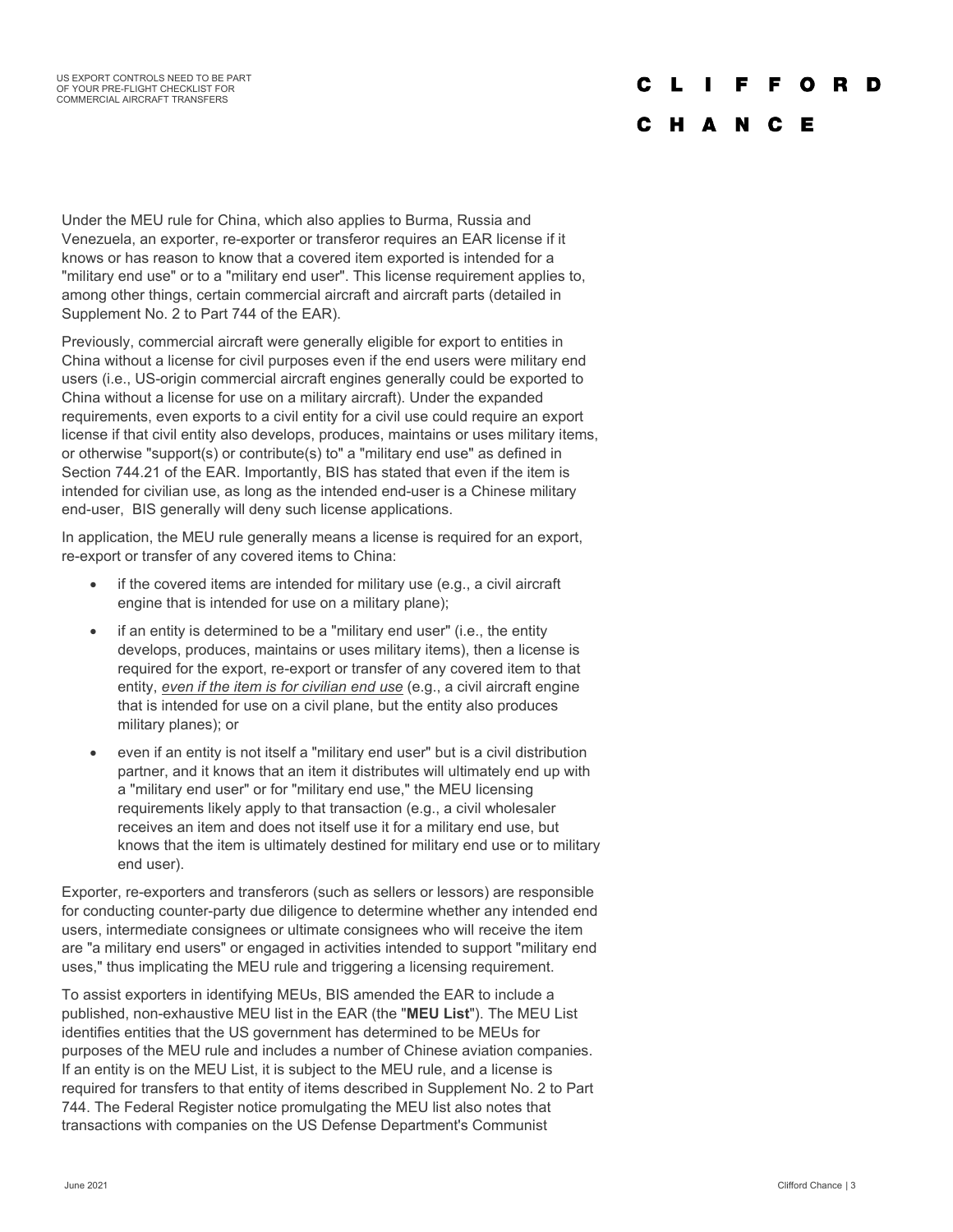#### $\mathbf{L}$ **The Contract State** F F O R D

## C H A N C E

Chinese Military Companies List, which includes certain Chinese aviation companies not on the MEU List, also raise a red flag – but do not necessarily trigger a license requirement – in transactions with respect to items on Supplement No. 2 to Part 744.

Publishing the MEU List puts the public on notice that the listed entities are subject to the MEU rule and the transparency afforded by the MEU List relieves some due diligence burden for exporters intending to transfer covered items to an entity on the MEU List. However, just because an entity is not on the MEU List does not mean it is not an MEU – exporters, re-exporters and transferors still need to conduct due diligence to identify MEUs that might not be on this list. Further, the list is not static – other entities can be added in the future.

### **Understanding the Restrictions**

Commercial aircraft generally cannot be exported, re-exported, sold, leased or otherwise transferred without an export license or other authorization from the US Government to:

- embargoed countries, including Crimea, Cuba, Iran, North Korea and Syria; or
- restricted parties (e.g., an individual or entity on BIS' MEU List (or otherwise subject to the MEU rule), Entity List or Denied Persons list or an OFA C SDN). Prohibited end users include airlines such as Mahan Air, Pouya Airlines, Qeshm Air, Syrian Air, Caspian Air and Ukrainian-Mediterranean Airlines (all designated by the US Government as terrorism-related SDNs).

As discussed above, the US export controls apply even when transactions occur entirely outside the United States.

### **Failure to Comply Can be Costly**

Failure to obtain a required license or other authorization prior to exporting or otherwise transferring a US trade-controlled commercial aircraft to embargoed locations or to restricted parties can result in serious and expensive criminal and/or civil (administrative) penalties and even the complete loss of export privileges, as well as reputational harm. Public enforcement actions demonstrate that the US Government is not afraid to punish non-US companies for activity conducted wholly outside the United States:

- Balli Group PLC, a UK-based entity, paid a USD 2 million criminal fine, served a five-year corporate probation period, and entered into a civil settlement with US Government agencies that included a civil penalty of USD 15 million and a five-year denial of export privileges for violations related to knowingly re-exporting US-origin Boeing 747 aircraft to Iran and conspiring with an Iranian airline to export or re-export US-origin aircraft to Iran without the required US government authorization.
- EgyptAir, the state-owned flag carrier of Egypt, agreed to pay a civil penalty of USD 140,000 for violations related to leasing two Boeing 737 commercial aircraft to Sudan Airways and the re-export of those aircraft to Sudan without a license.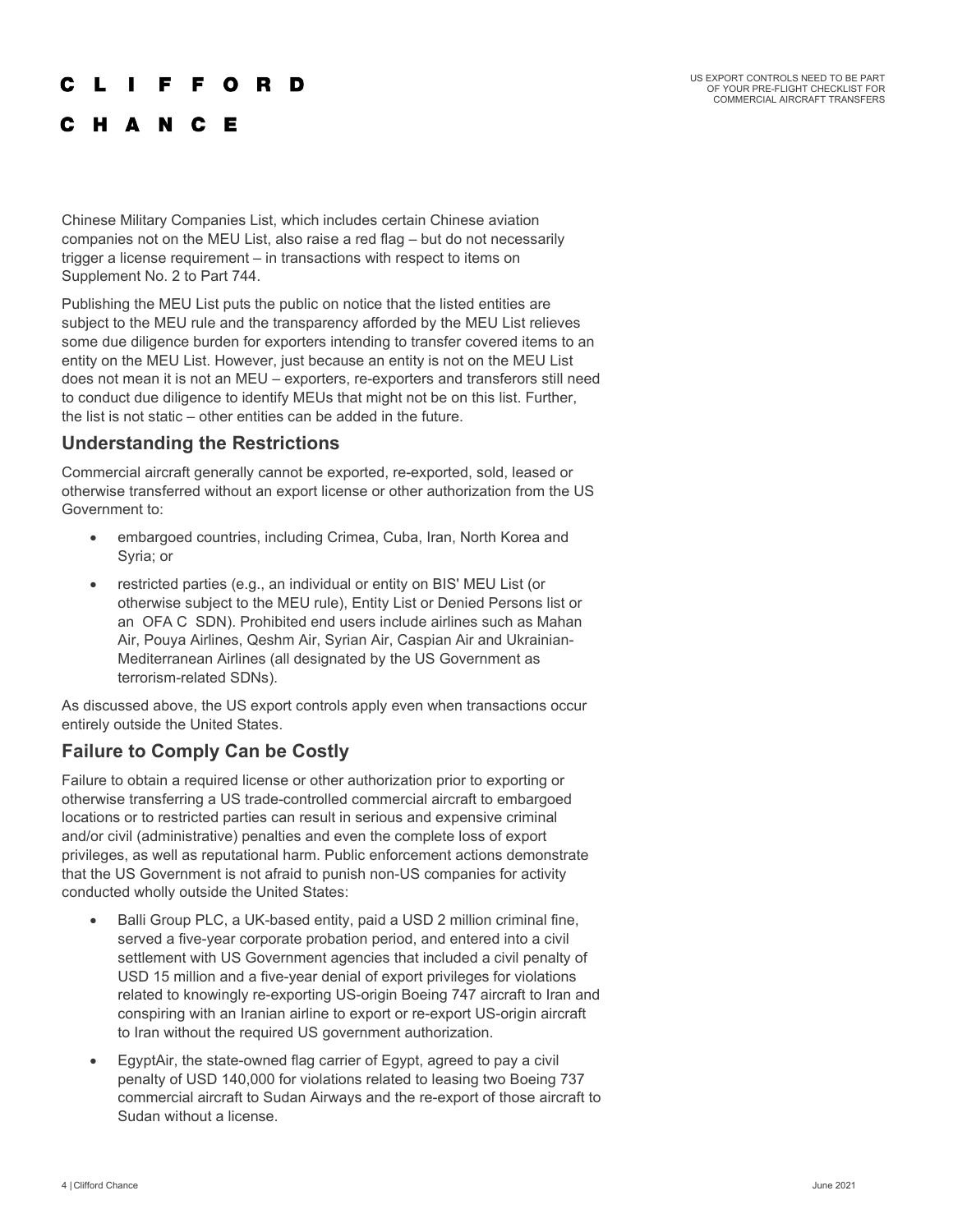US EXPORT CONTROLS NEED TO BE PART OF YOUR PRE-FLIGHT CHECKLIST FOR COMMERCIAL AIRCRAFT TRANSFERS

#### ŋ D

#### C H A N  $\mathbf{c}$ E

- BIS imposed a "temporary denial order" ("**TDO**") against three Turkish companies (Trigron Lojistik Kargo Limited Sirketi, Ufuk Avia Lojistik Limited Sirketi and RA Havacilik Lojistik Ve Tasimacilik Ticaret Limited Sirketi) for illicitly procuring and supplying Iranian airlines with US-origin aircraft engines and spare parts. The TDO bars the company from both exporting items to the United States and from receiving exports from the United States.
- Société Internationale de Télécommunications Aéronautiques SCRL ("**SITA**"), a Swiss headquartered company, and OFAC entered a USD 7.8 million settlement for apparent violations of the Global Terrorism Sanctions Regulations related to providing commercial services and software subject to US jurisdiction to airlines that were sanctioned for supporting terrorism. OFAC noted, "*[t]his enforcement action highlights the benefits companies operating in high-risk industries can realize by implementing effective, thorough, and on-going risk-based compliance measures, especially when engaging in transactions concerning the aviation industry*."
- Honeywell, a publicly traded U.S. aerospace firm, agreed to pay a \$13 million fine to the US Department of State to resolve allegations that it shared technical data that contained engineering prints showing dimensions, geometries and layouts for manufacturing castings and finished parts for multiple aircraft, gas turbine engines and military electronics to and/or within Canada, Ireland, Mexico, the People's Republic of China and Taiwan in violation of the ITAR. Honeywell apparently shared such technical data with unaffiliated suppliers and Honeywell subsidiaries in these countries without proper authorization under the ITAR. As part of the settlement, Honeywell agreed to audit its export compliance program and hire an external Special Compliance Monitor ("**SCO**") for at least 18 months.

We are available to discuss the new regulatory measures discussed above, specific questions or potential risks in greater depth. We can also assist with undertaking proactive measures to avoid or minimize such risks through the implementation of tailored compliance best practices and appropriate risk-based due diligence.